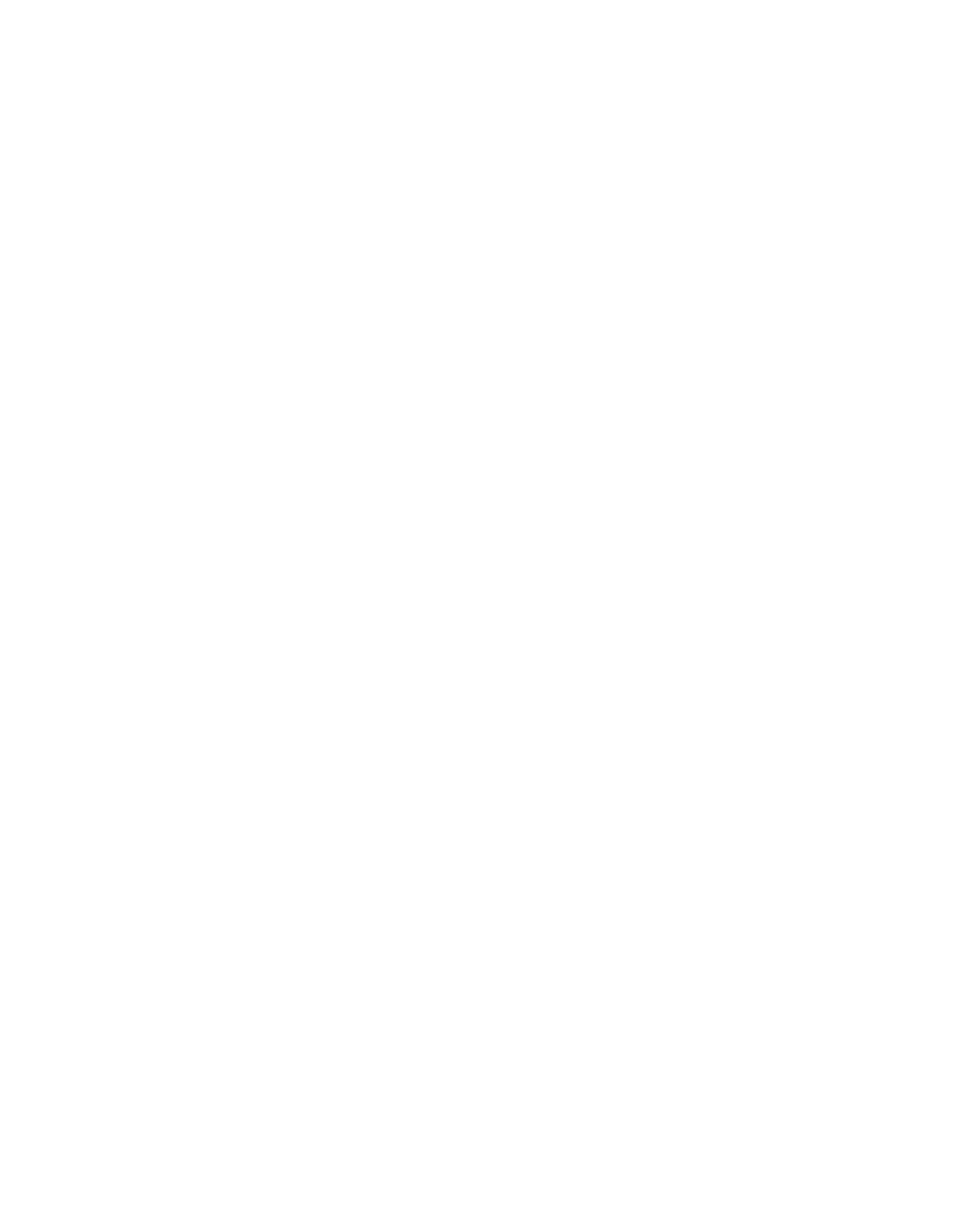# **TABLE OF CONTENTS**

# **BYLAWS**

# **STANDING RULES**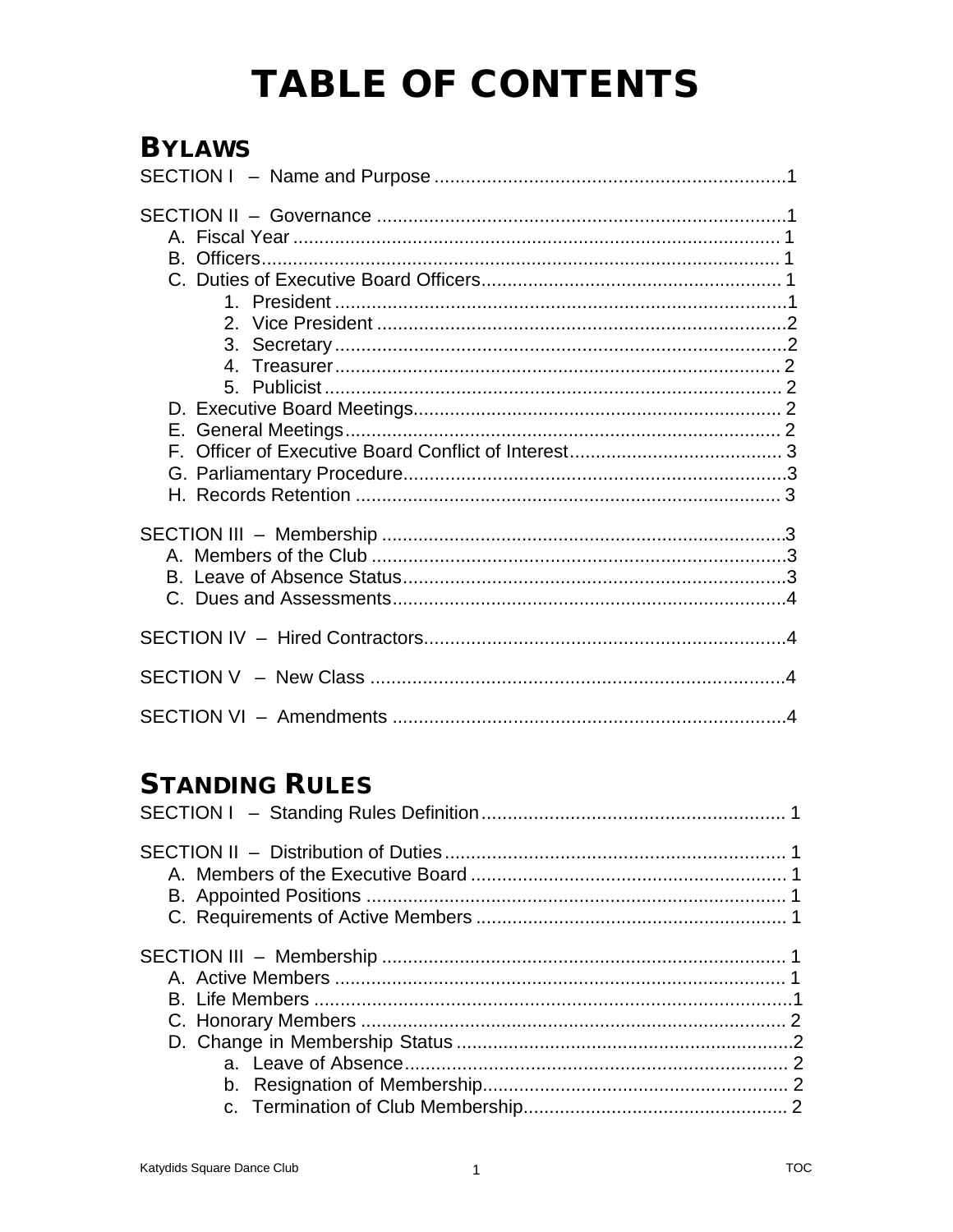| $\mathcal{A} \cap$ |  |
|--------------------|--|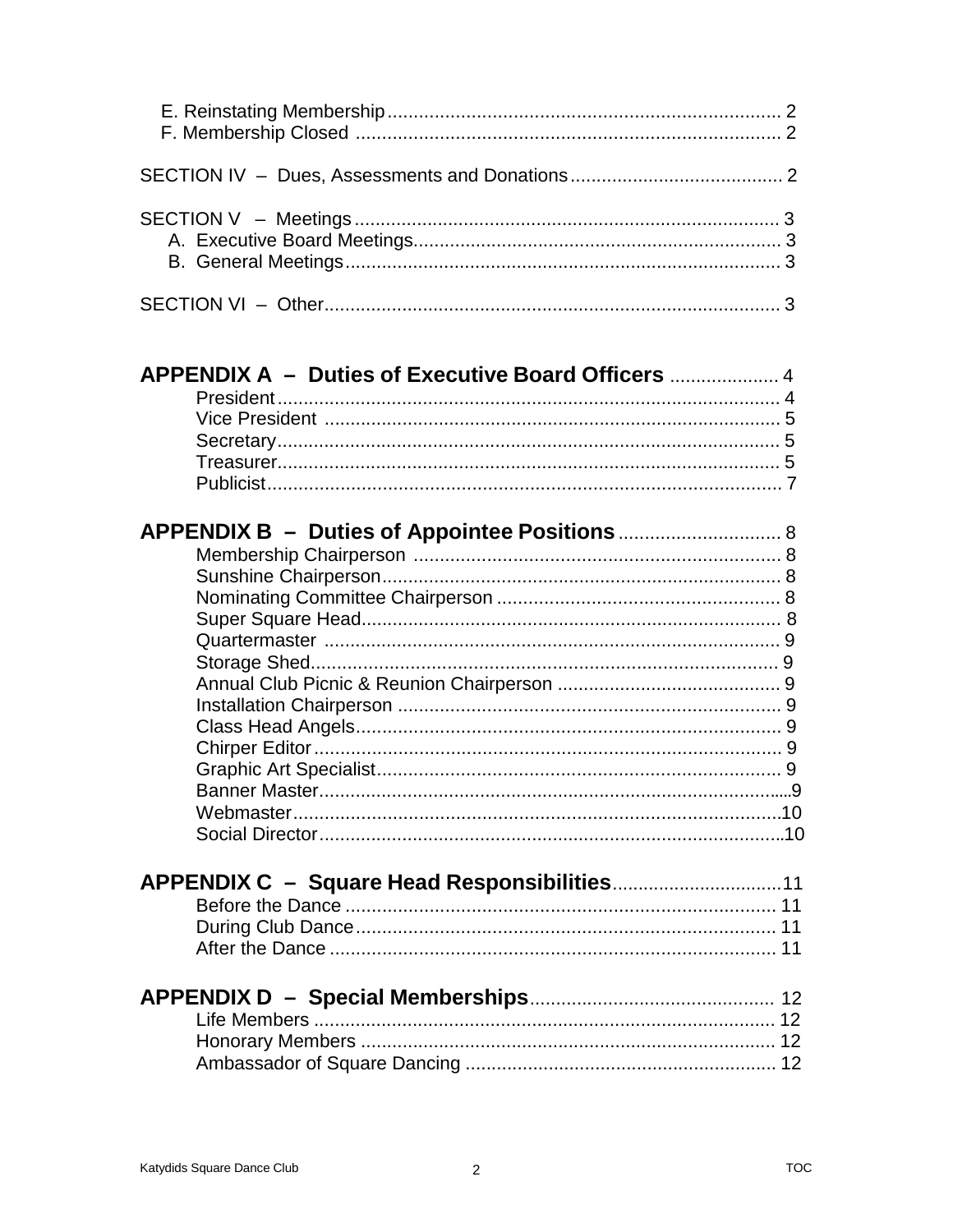### **Katydids Square Dance Club** BYLAWS **Revised April 11, 2014**

#### **SECTION I – NAME AND PURPOSE**

The name of the square dance club shall be the Katydids Square Dance Club, hereinafter referred to as the "Club" in the remainder of this document. It shall be a non-profit organization with the purpose of enabling its members and guests to enjoy square dancing and further square dancing as a healthy recreation. The Club shall dance at a level established by mutual agreement of the Club Caller and the Executive Board.

#### **SECTION II – GOVERNANCE**

#### **A – Fiscal Year**

The Club's fiscal year shall be May 1 through April 30.

#### **B – Officers**

- 1. The governing body shall be called the Executive Board and shall consist of five (5) elected officers who are all active members of the Club.
- 2. The elected Club officers shall be President, Vice President, Secretary, Treasurer, and Publicist.
- 3. The Executive Board shall have all powers to govern the Club; such as, but not limited to, the power to:
	- a. Spend or allocate funds.
	- b. Enter into and terminate contracts.
	- c. Create and amend the Standing Rules and its Appendices.
	- d. Hire (after approval by the membership), direct, and renew the contract for the Caller or any other contractor services.
	- e. Move the dance-night time and/or location in an emergency.
	- f. Dissolve or merge (after approval of the membership) with one or more non-profit square dance club(s).
- 4. The election of officers shall be held at a General Meeting consisting of a quorum of at least fifty percent (50%) of the active Club membership in March or April of each year. Voting shall be by secret ballot of the active members present. A simple majority of ballots cast shall be required to elect an active Club member to each of the officer positions.
- 5. The term of office for elected officers shall be for the Club's fiscal year following the date of election.
- 6. In the event of the resignation of the President, the Vice President shall take over the position. Within thirty (30) days, the Executive Board will call for a General Meeting for the purpose of electing a new Vice President.
- 7. If the Vice President, Treasurer, Secretary or Publicist resigns their position, within thirty (30) days the Executive Board will call for a General Meeting for the purpose of electing the officers needed.
- 8. To remove an Executive Board officer from the Board "for cause," a petition signed by at least twenty percent (20%) of the Club membership must be brought before the Board. The Executive Board will then call for a General Meeting where at least two-thirds of the Club's active members must vote to remove the officer. A subsequent General Meeting will be held within thirty (30) days for the purpose of electing a new officer.

#### **C – Duties of Executive Board Officers**

- 1. President
	- a. The President shall preside over all Executive Board meetings, Club General membership meetings, and shall make recommendations to the Executive Board regarding appointee positions as deemed necessary for the business of the Club: positions such as, but not limited to, Membership, Sunshine, Historian, *Chirper* Editor, Social Director, Super Square Head, Nominating Committee Chairperson, Picnic Chair, and Class Head Angels. The term of office of appointees shall be the same as elected officers' term of office, except for Class Head Angels, who shall serve for the term of the class. An affirmative vote by three (3) of the Executive Board is required to approve either the creation of, or approval of, any appointee position.
- Katydids Square Dance Club: BYLAWS 1 Revised: 4/11/14 b. The President shall also assist all members of the Executive Board and appointees in the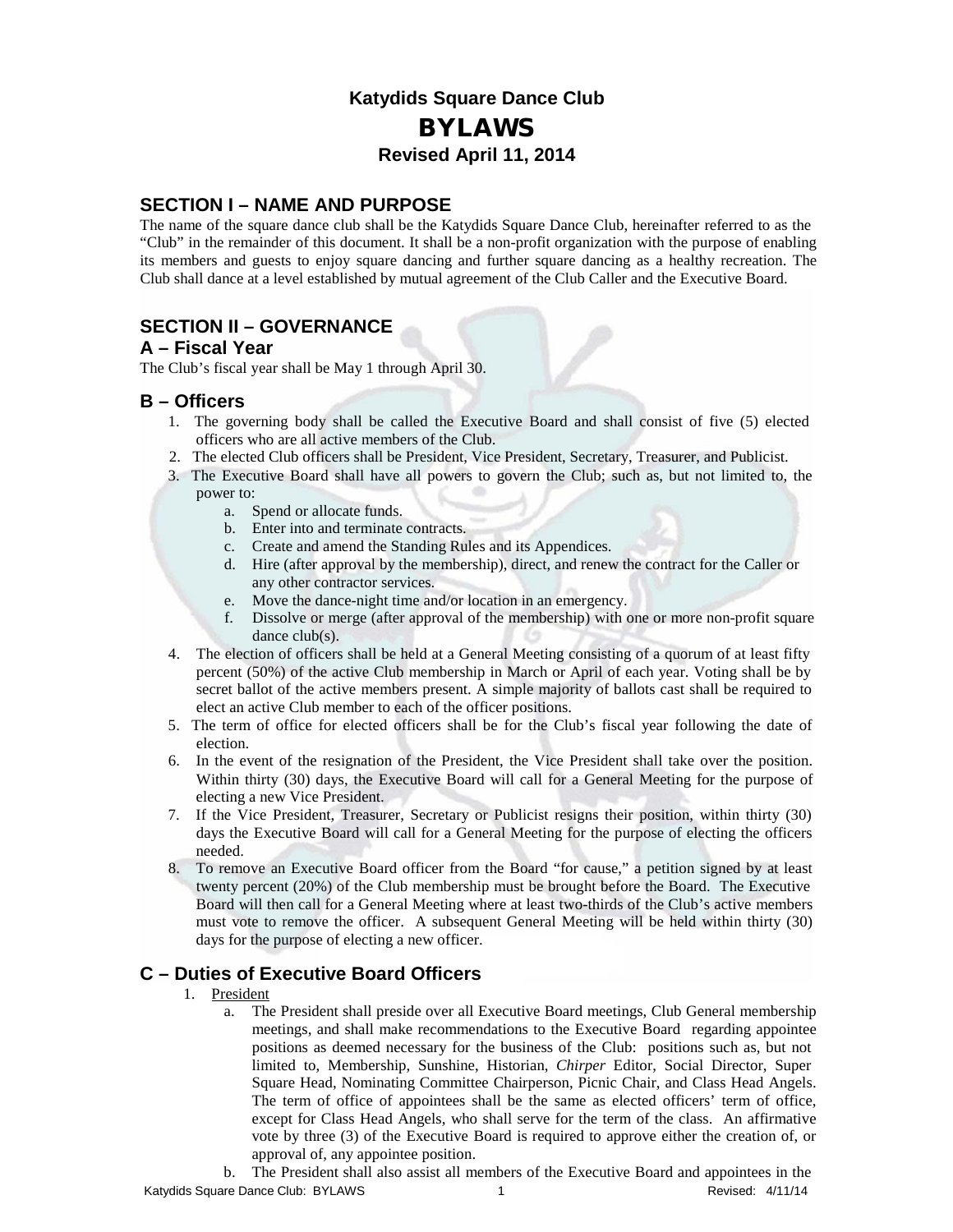performance of their duties.

- c. The President is responsible, with the approval of the Executive Board, for Club night dance hall, special event dance locations, and hiring of contractors.
- d. All contracts for dance venues, callers and cuers shall be reviewed by the Executive Board.
- 2. Vice President
	- a. The Vice President shall assume the responsibilities of the President in the event of the President's inability to conduct Club business.
	- b. The Vice President shall also be custodian of all of the Club's property.
	- c. The Vice President is the chairperson for the Club's annual hoedown.

#### 3. Secretary

- a. The Secretary shall take and keep the minutes of all the Executive Board Meetings and Club General Meetings.
- b. The Secretary shall handle all the Club's correspondence.
- c. The Club's *Bylaws* and *Standing Rules,* minutes of the Executive Board and General Meetings, financial reports and membership records shall be maintained as part of the Secretary's records.
- 4. Treasurer
	- a. The Treasurer shall keep accurate records of Club income and disbursements for each month and submit to the Executive Board a monthly report and a year-to-date report of the Club's financial position.
	- b. The Treasurer shall collect all Club income and pay all Club bills.
	- c. The Treasurer shall collect the monthly dues and shall notify members whose dues are delinquent after the first month of delinquency. At the same time he or she shall notify the Club President and the Membership Chairperson of action taken.
	- d. The Treasurer will file all appropriate forms with the State of California and the IRS.
- 5. Publicist

The Publicist shall provide for the preparation and distribution of flyers, announcements, and notices to publicize Club activities such as hoedowns and beginner classes or workshops.

#### **D – Executive Board Meetings**

- 1. The Executive Board shall meet as necessary and the meeting time and place shall be designated by the President.
- 2. At least four (4) officers must be present to make up the quorum needed to conduct Club business.
- 3. A special Executive Board Meeting may be called by the President whenever necessary.
- 4. Executive Board business may be conducted via telephone or email and all proceedings are subject to the same quorum requirement for approval. Any decisions thus made will be reflected in the next Executive Board Meeting minutes.
- 5. An active Club member in good standing may also request that the President call a special Executive Board meeting whenever deemed necessary. If the Club member's request is denied by the Executive Board, the Club member may then present a petition signed by at least twenty percent (20%) of the active Club membership requesting a special Executive Board meeting and indicating its purpose. The petition shall be presented to the President and he or she shall call a special Executive Board meeting within two (2) weeks after receiving the petition for the specific purpose stated in the petition

#### **E – General Meetings**

- 1. General Meetings of the Club membership shall be held annually for the election of Officers and whenever the Executive Board deems it necessary for conducting Club business.
- 2. An announcement of the date, time, location and purpose of the General Meeting shall be made at the two (2) Club dance nights prior to the General Meeting and in the monthly Club newsletter.
- 3. To conduct Club business at a General Meeting, at least fifty percent (50%) of the active Club members need to be present.
- 4. There shall be no absentee or proxy voting.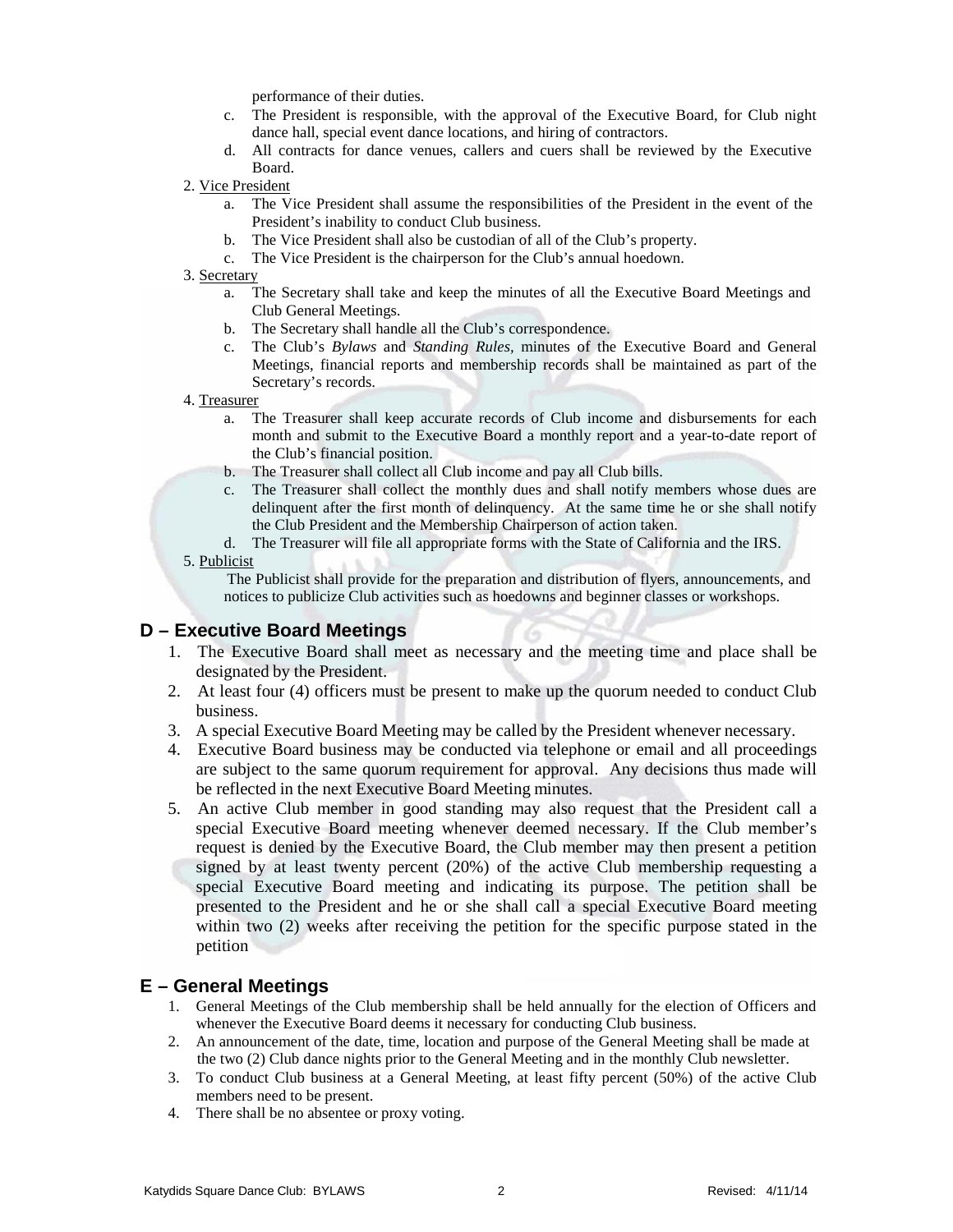5. An active member in good standing may request the Executive Board to call a General Meeting for a stated purpose. If the request is denied, the Club member may present a petition signed by at least twenty percent (20%) of the active members requesting a General Meeting. The Executive Board shall call the General Meeting within three (3) weeks after receiving the petition for the specific purpose stated in the petition.

#### **F – Officer of Executive Board Conflict of Interest**

If, in the course of conducting Executive Board business, any Executive Board officer finds that he or she may have a vested interest in, or a conflict of interest, either actual or perceived, over the outcome of a vote regarding such business, that officer shall abstain from voting on that business matter and the outcome of such vote will depend on an affirmative vote by three (3) of the remaining Executive Board officers. However, the conflicted officer is encouraged to act as an adviser in the best interests of the Club to the remainder of the Executive Board regarding details pertaining to said business.

#### **G – Parliamentary Procedure**

*Robert's Rules of Order* shall be used in conducting all Executive Board Meetings and General Meetings of the Club membership.

#### **H – Records Retention**

The minutes of the Executive Board and General Meetings, financial reports, *Bylaws*, *Standing Rules* and membership records shall be retained in the Secretary's records for the period determined by the limit prescribed by California State law for non-profit corporations, for a minimum of five (5) years, or whichever is greater. A Club member may make a request to review any of the Club's records.

### **SECTION III – MEMBERSHIP**

#### **A – Members of the Club**

- 1. Club members shall be qualified square dancers.
- 2. Any dancer seeking membership in the Club shall be subject to a period of review before their application can be submitted. During a period of any three out of four consecutive Club night dances, their dancing and social skills will be observed by the Club Caller and Club members. At the end of this observation period, then the Club Caller or any three unrelated Club members may recommend the dancer's nomination to the Membership Chairperson. The Membership Chairperson will then offer an application for membership to the dancer along with a current copy of the Club Bylaws and Standing Rules.
- 3. The dancer shall complete the application and a check covering their badge and other prerequisite fees to the Membership Chairperson who will then refer the application to the Executive Board for review and approval.
- 4. The membership application shall be subject to the simple majority vote of the Executive Board. If approved, membership will be effective upon the first day of the month following approval by the Executive Board. The Membership Chairperson will advise the dancer at the earliest The Membership Chairperson will advise the dancer at the earliest opportunity of the status of the application.
- 5. During the review period the dancer will be subject to the normal guest dancer donation fees. A Katydoer class member seeking membership will have their guest fees waived during the review period up until the approval or rejection of their application.
- 6. If the application is denied, the dancer shall be advised that he or she may be reexamined for membership no sooner than six (6) months from the beginning of the last examination period. Fees submitted with the application shall be returned to the dancer.
- 7. Club membership may be temporarily closed by the Executive Board due to limited space for dancing at the Club's facilities.

#### **B – Leave of Absence Status**

- 1. A Club member whose dues are paid up through the current month may request, in writing, to the Treasurer and/or the Membership Chairperson, to be placed on Leave of Absence (LOA) status for a period not to exceed three (3) months.
- 2. The request for LOA status shall be effective as of the first Friday of the month following the month in which the request is received.
- 3. A member on LOA status for reasons of disability may apply for an extension of LOA status for up to an additional six (6) months subject to approval of the Executive Board.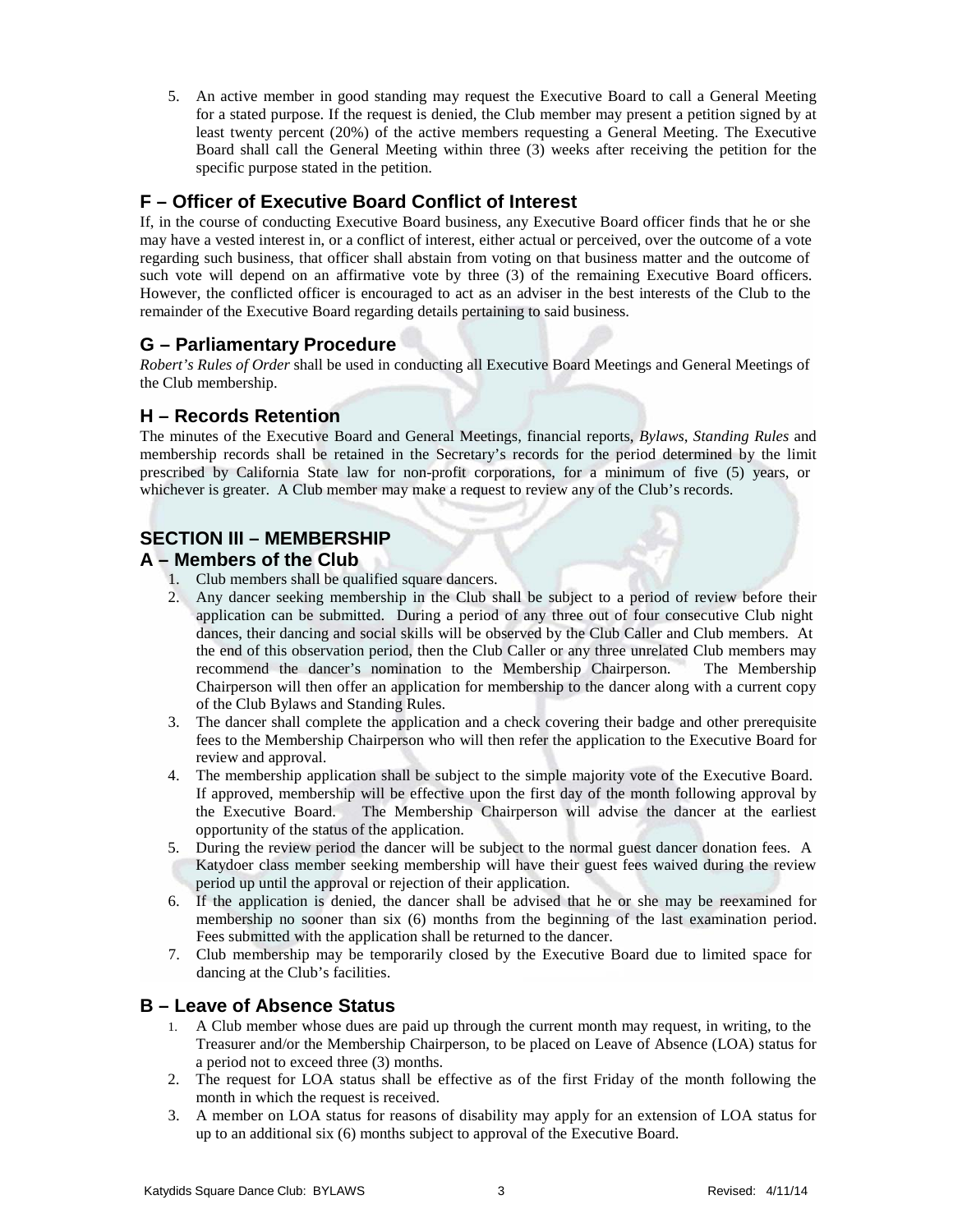- 4. A LOA member may request to be returned to active status at any time by notification to the Membership Chairperson or the Treasurer and payment of dues for the month in which he or she wishes to be reinstated.
- 5. A LOA member shall not be responsible for Club dues during their period of LOA status. They shall be relieved of all functional responsibilities and privileges including, but not limited to, square head duty, Sweetheart Special work, and voting during any General Meetings that may be called during their LOA status.
- 6. If the member on LOA dances at a weekly Club dance, he or she shall pay the established guest door donation.
- 7. A member who does not request reinstatement upon expiration of the LOA status period will be considered to have withdrawn from membership and will be removed from the Club membership roll without further notification.

#### **C – Dues and Assessments**

- 1. All Club members shall be assessed fees and dues as determined by the Club's Executive Board and approved at a General Meeting where a simple majority of the Club's membership needs to be present to constitute a quorum to conduct business. A simple majority of votes shall be required for approval.
- 2. Dues shall be due and payable by the first Friday of every month and considered delinquent thereafter.
- 3. Club members who are two months in arrears of Club dues shall be removed from the Club's membership roster and shall be eligible for reinstatement only upon payment of all fees prorated, dues in arrears and the current month's dues.
- 4. If the Club should disband, any money remaining in the treasury after payment of all debts shall be either donated to a worthwhile charity designated by the remaining Club members at the final General Meeting or used to start a new club.

#### **SECTION IV – HIRED CONTRACTORS**

- 1. The Club Caller shall be hired by the Executive Board subject to the approval of the active Club membership. Approval shall be obtained by voting by secret ballot at a General Meeting where a simple majority of the Club's membership needs to be present to constitute a quorum to conduct Club business. A simple majority of votes shall be required for approval of the Caller's contract.
- 2. If the Club so desires, a Club Cuer shall be hired by the Executive Board.
- 3. Every contractor, who is hired by the Club shall be paid under a written contract whose terms, amount of payment, and method of payment shall be negotiated between the Executive Board and each contractor.
- 4. Each hired contractor shall have his or her own contract. The terms and conditions of each contract shall be determined and approved by the Executive Board. The terms of any contract shall include a termination or dissolution procedure for the contract.
- 5. A contractor hired by the Club shall not be an officer of the Executive Board; however, he or she may act in an advisory capacity.

#### **SECTION V – NEW CLASS**

The Club's Executive Board may authorize the intention to start a beginner's class, as it deems appropriate. The number of active members, the size of the Club's facilities for dancing, and the benefits of having a beginner's class shall be factors considered in making this decision. The intention to begin a class is subject to the approval of a simple majority of active Club members attending a General Meeting of the membership.

#### **SECTION VI – AMENDMENTS**

Amendments to the Club's *Bylaws* shall be presented to the Club membership at a General Meeting called by the President and voted upon at the announced time and place of the next General Meeting. A majority of the active Club membership must be present at the meeting to constitute a quorum and at least a two-thirds (2/3) vote of those present and voting shall be required to amend the Club's *Bylaws*.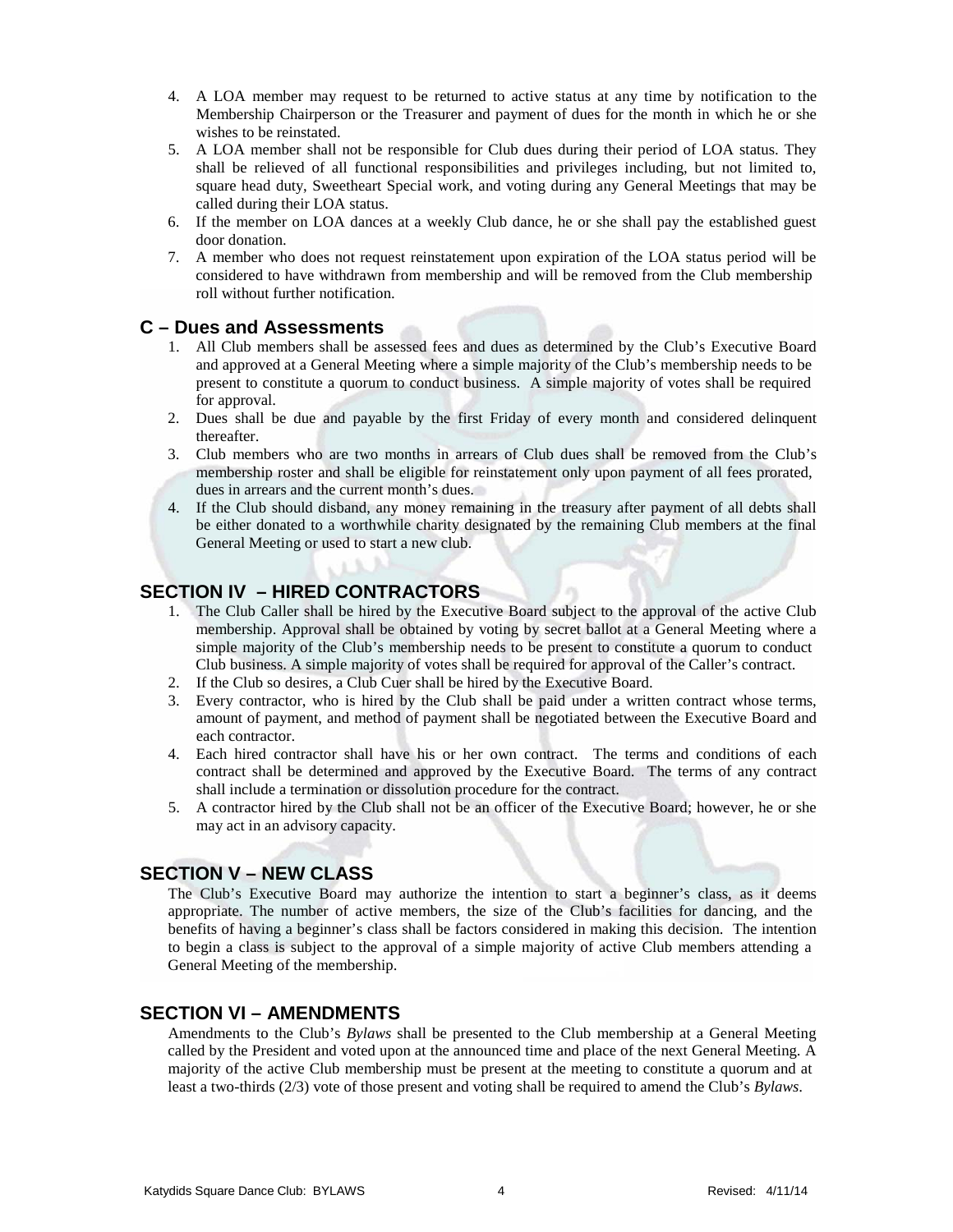## Supplement to the Bylaws **Revised April 11, 2014**

#### **SECTION I – STANDING RULES DEFINITION**

The *Standing Rules* are a supplement to the *Bylaws* that clarify how the Club should be managed and operated. Section IIB3 of the *Bylaws* empowers the Executive Board to change and/or make exceptions to the *Standing Rules* and its appendices without a vote by the general membership of the Club. However, the Club members need to be kept informed of any changes.

 $63$ 

#### **SECTION II – DISTRIBUTION OF DUTIES**

A. Members of the Executive Board (President, Vice-President, Treasurer, Secretary, and Publicist)

b

- 1. The governing body of the Club shall consist of active members of the Club elected to the Executive Board, in accordance with Section 1I of the *Bylaws*.
- 2. Officers of the Executive Board shall have voting privileges when conducting Club business. Voting privileges cannot be delegated or transacted by proxy; however Club business may be conducted by phone or email when necessary as long as a record of such business is reflected in the next Executive Board Meeting minutes.
- 3. The duties of the Executive Board Officers are described in Appendix A of these *Standing Rules*.
- 4. An officer of the Executive Board is expected to do the following:
	- a. Attend Executive Board Meetings and General Meetings of the Club and participate in making decisions on Club business.
	- b. Obtain views of members of the Club as appropriate.
	- c. Fulfill his or her assigned responsibility to the Executive Board (in person or by delegation; however, voting privileges may not be delegated).
- B. Appointed Positions

The Appointed Positions include but are not limited to the ones given in Appendix B of the *Standing Rules*

C. Requirements of Active Members

Active Club members pay monthly dues (which include annual dancer insurance fees) and special assessments. All Club members work periodically as Square Heads, support our annual hoedown and other activities sponsored by the Club.

#### **SECTION III – MEMBERSHIP**

- A. Active Members
	- Defined in Section IIIA of the *Bylaws*.
- B. Life Members
	- 1. The Life membership program is no longer being offered to long term members.
	- 2. Members currently in the Life Membership are unaffected by this change.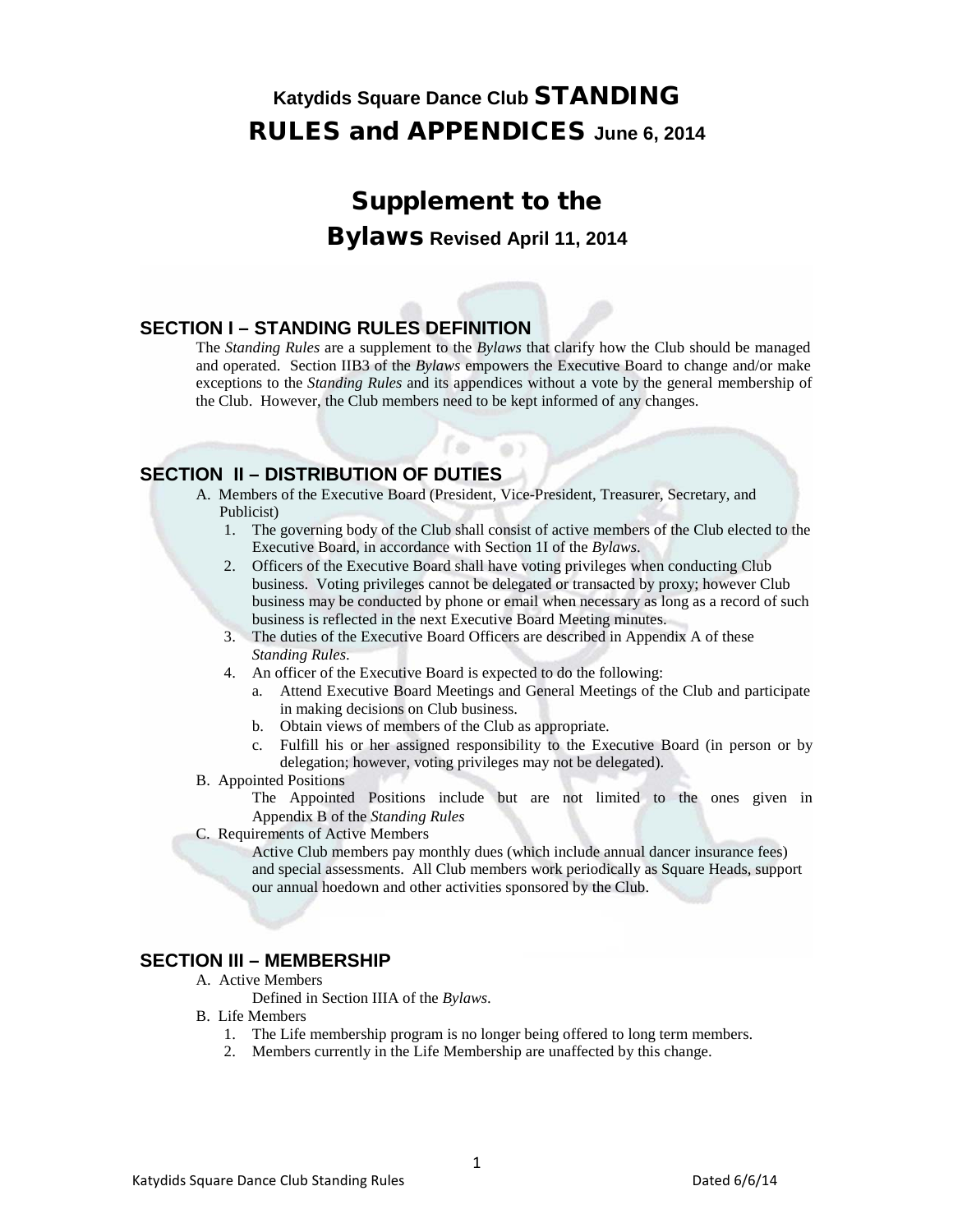- 3. Life members participate in Square Head Duty and follow the general expectations of an Active Member of the Club.
- 4. Life Members are exempt from paying Club dues.
- C. Honorary Members
	- 1. Honorary Membership can be conferred on those who are not members as a way to honor them in some way.
	- 2. They do not pay Club dues nor are they required to participate in the work of the Club.
	- 3. Honorary Members are not entitled to vote on Club business.
- D. Change in Membership Status
	- 1. Leave of Absence
		- a. Section IIIB of the *Bylaws* states the general requirements for applying for a leave of absence.
		- b. A LOA shall be granted for medical or other appropriate needs only. In the event of such a need, a request for a LOA shall be submitted in writing, or by email.
		- c. A LOA shall be granted for three (3) full calendar months, with an extension of six (6) more full calendar months possible with the approval of the Executive Board.
		- d. LOA members, as defined above, shall not be responsible for Club dues during their period of LOA status and may dance with the Club by paying the established door donation fee. They shall be relieved of all functional responsibilities and privileges including, but not limited to, square head duty, Sweetheart Special work, and voting during any General Meetings that may be called during their LOA status.
		- 2. Resignation of Membership

An active or LOA member in good standing whose dues are paid up through the current month or the month prior to his or her going on LOA status, may submit a written notice of withdrawal from Club membership to the Membership Chairperson. The withdrawal shall be effective the first Friday of the month following receipt of the withdrawal notice. Future reinstatement of that person will be subject to the conditions stated in Section IIIA of these *Bylaws*.

- 3. Termination of Club membership
	- a. A member may be dropped from the membership roll if he or she
		- i. Fails to fulfill Square Head Duty responsibilities.
		- ii. Fails to pay dues.
	- b. A majority vote of the Executive Board shall be required in order to drop a member from Club membership.
- E. Reinstating Membership

An ex-Club member who had resigned from membership and who wishes to re-apply for membership must re-qualify for membership [see Section IIIA of the *Bylaws*.] At the time of resignation from the Club if there were any dues or assessment payments owed, these will need to be paid prior to consideration for membership.

#### F. Membership Closed

Membership may be temporarily closed by the Executive Board due to limited space for dancing at the Club's facilities.

#### **SECTION IV – DUES, ASSESSMENTS, AND DONATIONS**

- A. Dues and assessments are set by a majority vote of the General Membership.
- B. Non-dancing guests will not be asked to pay.
- C. A door donation shall be established by the Club's Executive Board for LOA members and visitors wishing to dance.

#### **SECTION V – MEETINGS**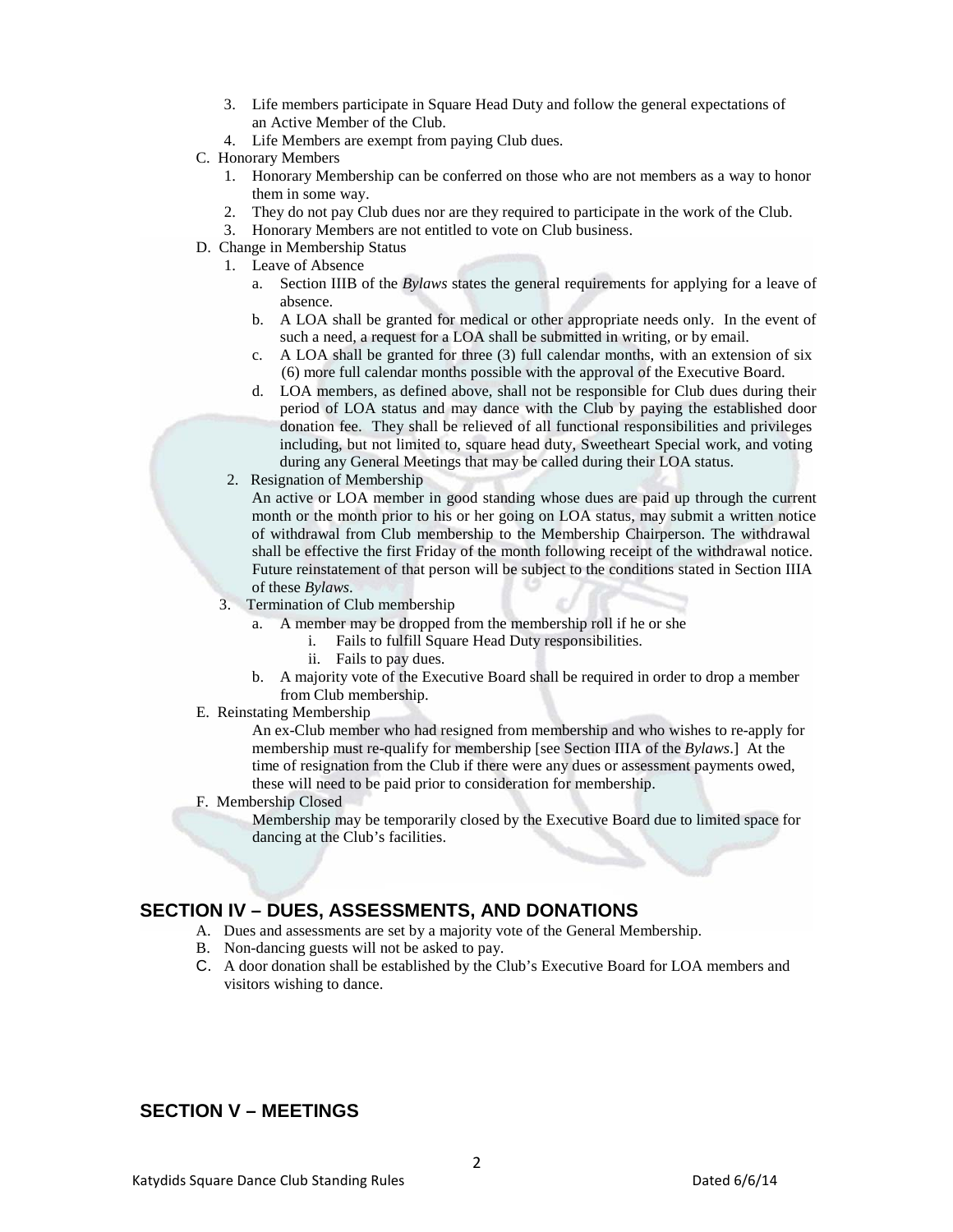Section IID and IIE of the *Bylaws* states the requirements of the Executive Board and General Meetings**.**

- A. Executive Board Meetings
	- 1. Meetings of the Executive Board shall be held as deemed necessary, on a date determined by mutual agreement of the Executive Board officers.
	- 2. The date and location of the meeting shall be announced at the weekly dance of the Club at least two (2) weeks prior to the meeting and announced in the Club newsletter.
	- 3. Any active Member of the Club may attend.
	- 4. Non-members may be invited to attend and they may be asked to address the Executive Board on specified topics.
	- 5. Agenda items to be discussed by the Executive Board officers, by appointees, or by committee chairpersons should be given to the President at least 48 hours prior to the scheduled meeting.
	- 6. At least 48 hours prior to an Executive Board Meeting, an active Club member who has a specific topic they wish the Executive Board to take under consideration may contact the President and request that the topic be added to the agenda.
- B. General Meetings
	- 1. Voting shall be by secret ballot of the active members present.

÷

2. A simple majority of ballots cast shall be required to elect officers.

-db

#### **SECTION VI – OTHER.**

- A. Badges
	- All Club members shall wear their Club badge at all weekly Club dances and dances sponsored by the Club.

 $\otimes$ )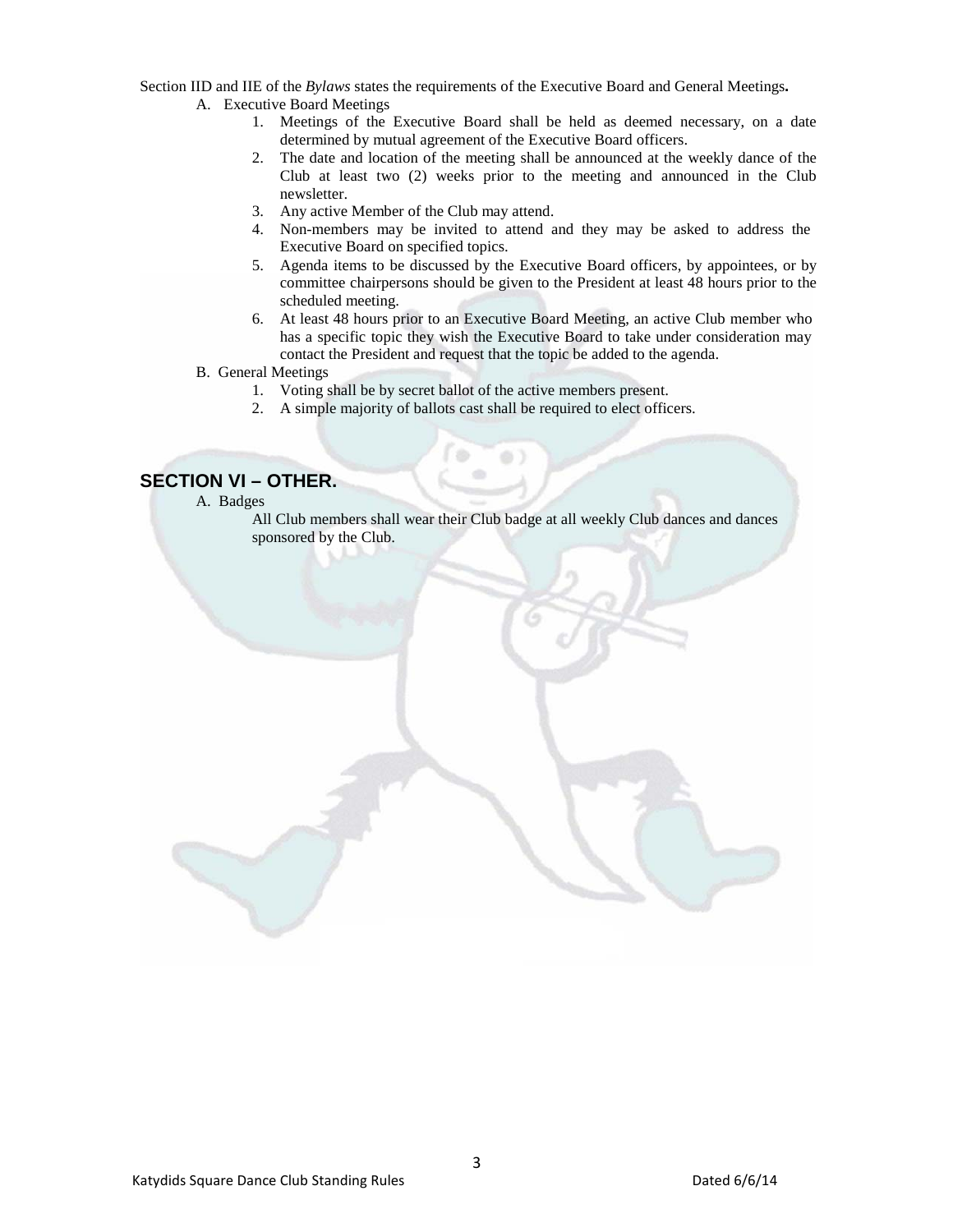## Supplement to the

Bylaws **Revised April 11, 2014**

# **APPENDIX A – DUTIES OF EXECUTIVE BOARD OFFICERS**

#### **PRESIDENT**

- 1. **DELEGATE!!!!** There are a lot of responsibilities listed below. Be sure to delegate as much as you can. Even so, the president is responsible for running the Club.
- 2. Shall assist all members of the Executive Board and Appointees in the performance of their duties.
- 3. Conduct Executive Board Meetings and General Membership Meetings
- 4. See that Club activities are conducted in accordance with Club *Bylaws* and *Standing Rules*.
- 5. Receive suggestions from Club members and, if required, provide the Executive Board's response.
- 6. Provide for the planning of Club activities and functions and keep the membership informed of Club business.
- 7. Notify the Web Master, Super Square Head, and the *Chirper* editor of a member's information changes and any status changes.
- 8. Vote only when necessary to break a tie.
- 9. Plan for the Caller's Birthday and Christmas gifts.
- 10. Review and implement charitable donations from the Club.
- 11. Review any contracts to be made with dance facilities and contractors hired by the Club.
- 12. As necessary for a smooth running Club, the President, with the Executive Board's approval, may appoint chairpersons to any of the following or other positions on an "as needed" basis:

Super Square Head Quartermaster Membership Chairperson **Chirper** editor Class Head Angels Sunshine Chairperson Social Director Webmaster Graphic Art Specialist Historian Mini-Hoedown Installation Chairperson Photographer Picnic Chairperson Rotation Board Manager

- Nominating Com. Chair
- 12. Notify the appropriate Campbell United Church of Christ contact person of the change of in President or Treasurer and update them with who has the church keys. Obtain phone numbers for the church in case of an emergency.
- 13. Be responsible for the keys to the Church.
- 14. Be aware of the responsibilities of all officers.
- 15. Make sure that Insurance coverage is paid and up-to-date with new members and appropriate dance facilities listed
- 16. When planning Club activities, keep in mind the following events:

| 3 <sup>rd</sup> Friday Party Nights | Sweetheart Special Hoedown            |
|-------------------------------------|---------------------------------------|
| Annual Club Picnic                  | Annual Club General Meeting/Elections |
| Slab Dance                          | Installation Brunch / Dinner          |
| Halloween                           | Square dance classes & workshops      |
| Thanksgiving                        | Class graduation                      |
| December Holiday Party Night        | <b>Square Dance Festivals</b>         |
|                                     |                                       |

- 16. Be one of three (3) signatories with the bank and assist the Treasurer in issuing checks.
- 17. Make sure that Treasurer files the appropriate forms with the Secretary of State in the fall every other year.
- 18. Write a monthly column for the *Chirper*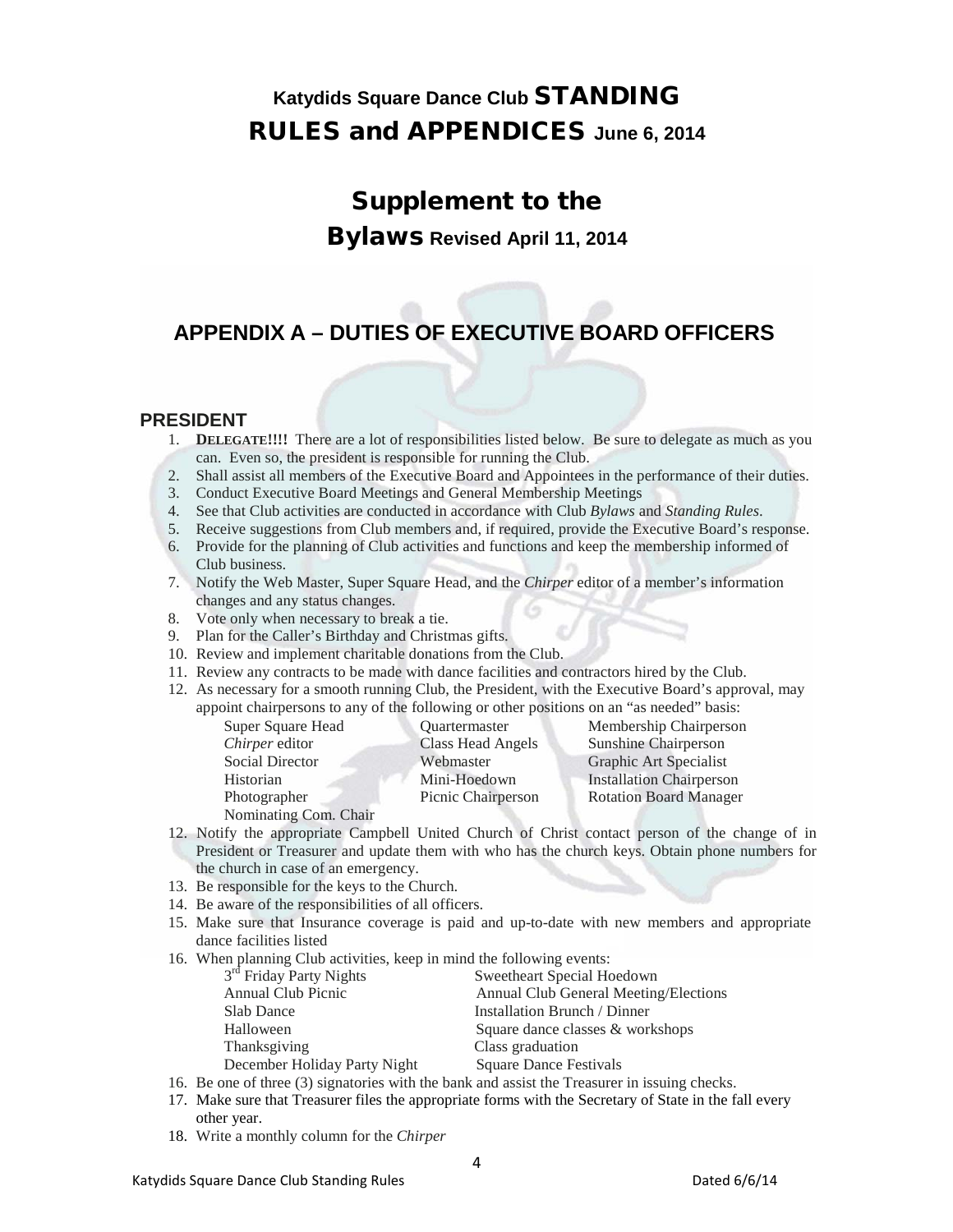- 19. See that the following are taken care of on Club dance nights:
	- a. Welcome our guests and make short announcements on Club nights.
	- b. Church doors are opened at 6:30 PM on dance nights.
	- c. The building is clean and made secure at the end of the evening.
	- d. Flyer table is kept tidy and up-to-date.
	- e. Sign-in table book is kept up-to-date.
	- f. Fans brought during warm weather.
	- g. Club banner brought on Club night.
	- h. Secure the dance hall, including each of the restrooms, before leaving the premises..
- 20. Review the *Chirper* for accuracy prior to its distribution.
- 21. Update Officer Notebooks for incoming President and see that the rest of the Executive Board officers do likewise.

#### **VICE PRESIDENT**

- 1. Assume the President's duties in the event of the President's inability to conduct Club business.
- 2. Be the chief custodian of all the Club's property.
- 3. Make sure the Club banner is properly cared for and taken to Club nights.
- 4. Be the Club's Annual Sweetheart Special Chair.
	- a. Acquires dance hall for the Sweetheart Special for the next year.
	- b. Hires square dance caller & round dance cuer for the next Sweetheart Special.
	- c. Procures ribbons, dangles, and badges for this event.
	- d. Prepares a summary of what worked and what didn't for including in the Sweetheart Special Hoedown notebook.
- 5. Assist Treasurer in issuing checks as necessary.
- 6. Review the *Chirper* for accuracy prior to its distribution.
- 7. Update the Vice President Notebook for incoming Vice President with a copy to the President for the President's Notebook, too.

#### **SECRETARY**

- 1. Take notes at all Executive Board Meetings and General Meetings.
- 2. Make sure the General Membership Meeting Minutes are approved at the next meeting (which may be as much as a year from when the minutes are taken).
- 3. Prepare the minutes of the Executive Board Meetings and the General Meetings, make copies for the Executive Board and keep a copy for the Secretary's book. Be sure to include a copy of the Treasurer's Report with the Executive Board Meeting Minutes.
- 4. Keep copies of the Club *Bylaws* and *Standing Rules* in the Secretary's book, including all previous editions.
- 5. Review the *Chirper* for accuracy prior to its distribution.
- 6. Update the Secretary's Notebook and job description for the incoming Secretary with a copy also going to the President's Notebook.

#### **TREASURER**

- 1. Shall keep accurate records of the Club's income and disbursements and will prepare monthly reports.
- 2. Will collect all Club income and pay all Club bills.
- 3. Will send letters to members whose dues are in arrears and will notify the Club President and Membership Chairperson when a member's dues or fees delinquent.
- 4. Be one of three (3) signatories on our Club bank account. Prepare monthly sign-in sheets for the front table.
- 5. Review the *Chirper* for accuracy prior to its distribution.
- 6. Update the Treasurer Notebook and job description for the incoming Treasurer with a copy also going to the President's Notebook.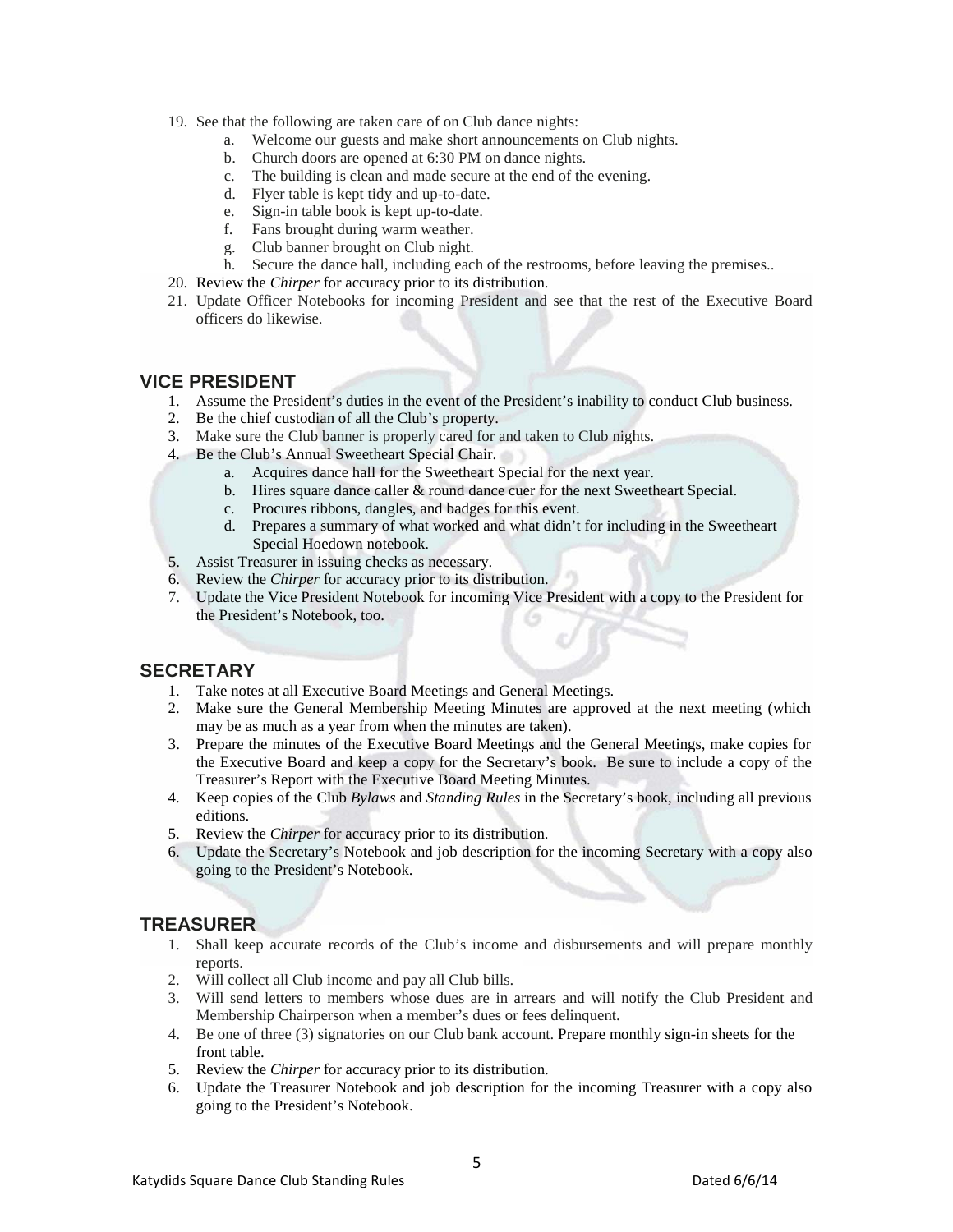#### **Weekly:**

- 1. Prepare & make deposits of all Club receipts and record such receipts in a readable spreadsheet (This need not be done weekly but should be done often).
- 2. Collect Dues envelopes and Guest fees at the end of each dance. If not there, have one of the other officers collect them.
- 3. Record member monthly dues payments on the face of their dues envelopes and record in a master spreadsheet.
- 4. Return dues envelopes to the dues box at the next meeting.
- 5. Prepare checks for all invoices properly submitted for payments, sign such checks, and then enter them in the check book and mail or deliver the check(s) to the appropriate payee.
- 6. After they have been marked "paid" and annotated with the check number and date of payments, file the paid invoices in the appropriate file.

#### **Monthly:**

- 1. Receive the bank statement and reconcile the cash balance shown thereon to the cheek book balance.
- 2. Prepare a statement of monthly fees due the caller as well as a check covering such fees, sign the check and send or deliver it to the caller by the first Friday of the month following the month in which such fees were earned.
- 3. Prepare a check for the rent due the hall owner by the first of the month for the rent for that month.
- 4. Prepare the Treasurer's Report of Cash Receipts & Disbursements for the month just ended for submission to the Executive Board at the next scheduled board meeting.
- 5. Attend the scheduled Board Meetings.
- 6. Notify members who are "seriously" in arrears as to their dues payments of such fact.

#### **Annually:**

- 1. Coordinate with the Chairperson of the Sweetheart Special Hoedown as to the various tasks needed. The following are the recommended tasks:
	- a. Provide an appropriate "Change Bank" for the Door, Raffle, and Badge tables.
	- b. Collect funds from door and raffle throughout dance.
	- c. Collect funds from badges and dangles when it is felt that all sales have occurred.
	- d. Deposit all funds from the Sweetheart Special and prepare a report of all such receipts for the Chairperson.
- 2. Prepare a check for the contractual amounts due our hoedown's caller and cuer (you must have a signed copy of the contract between the Club and the caller in your files.)
- 3. Prepare and sign any necessary Federal or State of California tax and/or Information forms.
- 4. Serve as liaison between Club and bank especially for required signature card updates, required Executive Board resolutions, address changes, etc.
- 5. By October of each year, obtain from the Membership Chairperson a current roster and using it prepare the United Square Dancing Association of America (USDAA) insurance application
	- a. Ascertain which of our Club members pays insurance through another club.
	- b. Prepare the application.
	- c. Calculate the premium due.
	- d. Prepare and sign a check.
	- e. Mail it along with the application and required information to the USDAA Insurance Coordinator as close as possible to December 15. This is because our annual Sweetheart Special Hoedown is held early in the year.
	- f. As this is a reporting policy, during the year when new members join the Club the Treasurer shall prepare a Supplemental Application and will send payment to cover such Members.
	- g. Along with the annual application, prepare applications as necessary for "Additional Loss Payee" insurance certificates covering the various locations used by the Club during the year for weekly dances as well as for the Sweetheart Special Hoedown.
- 6. The Executive Board may call for an independent audit of the Treasurer's books at the end of the fiscal year to be conducted by an appointee of the Executive Board.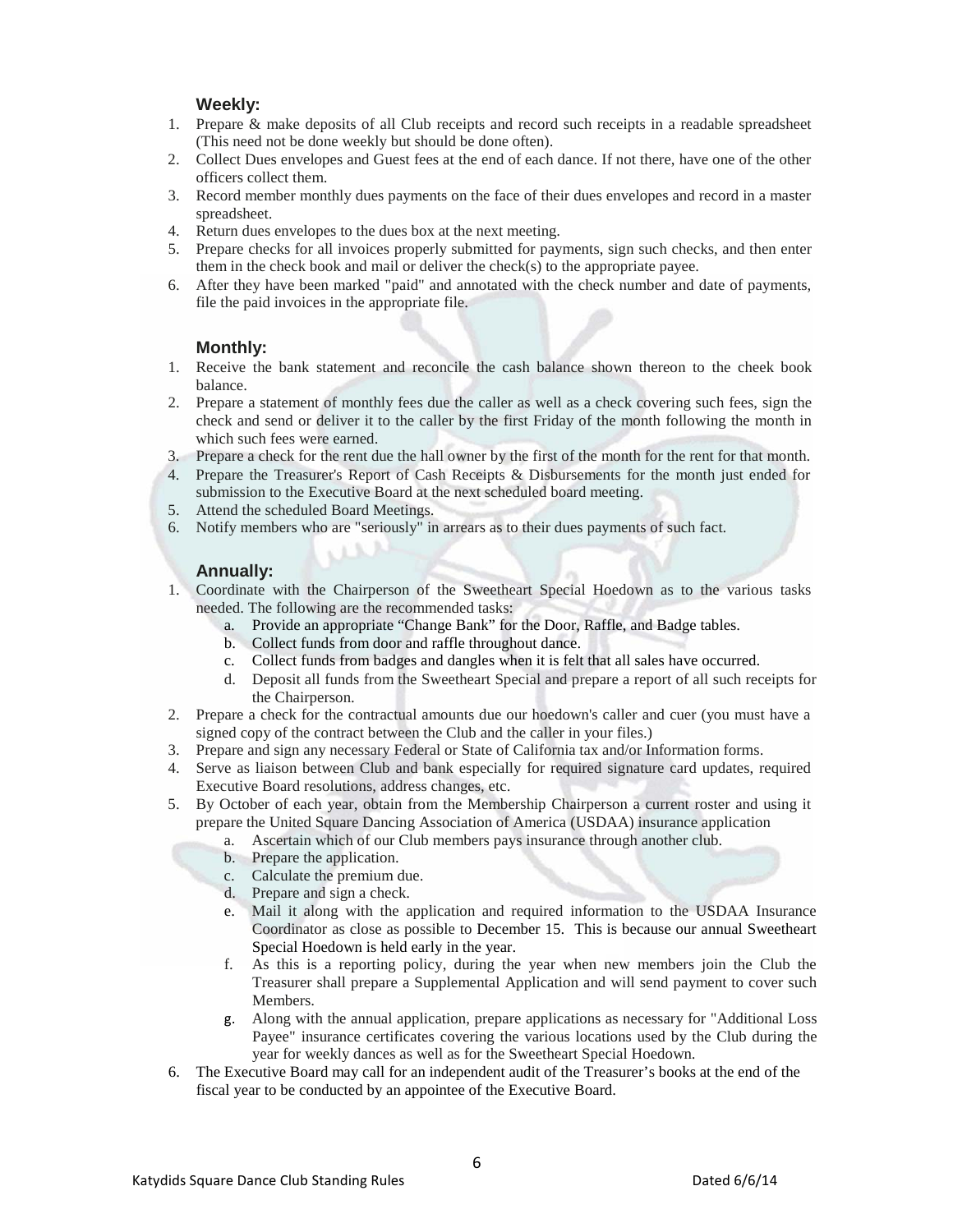#### **PUBLICIST**

- 1. Shall make flyers and publicize hoedowns, mini-hoedowns, social events, workshops, refresher and beginner classes, etc. at Club night and send flyers to other clubs. All flyers need to be reviewed for accuracy prior to distribution.
- 2. With approval of the Executive Board, may appoint a Club member to act as a "Graphic Art Specialist" to make flyers.
- 3. With approval of the Executive Board, may send an ad to *The Squares 'Round the Bay* by November 1<sup>st</sup> for publication in December and January issues for the Sweetheart Special.
- 4. May submit articles for printing in the *Chirper*.
- 5. Review the *Chirper* for accuracy prior to its distribution.
- 6. Update the Publicist Notebook for incoming Publicist with a copy to the President's Notebook.

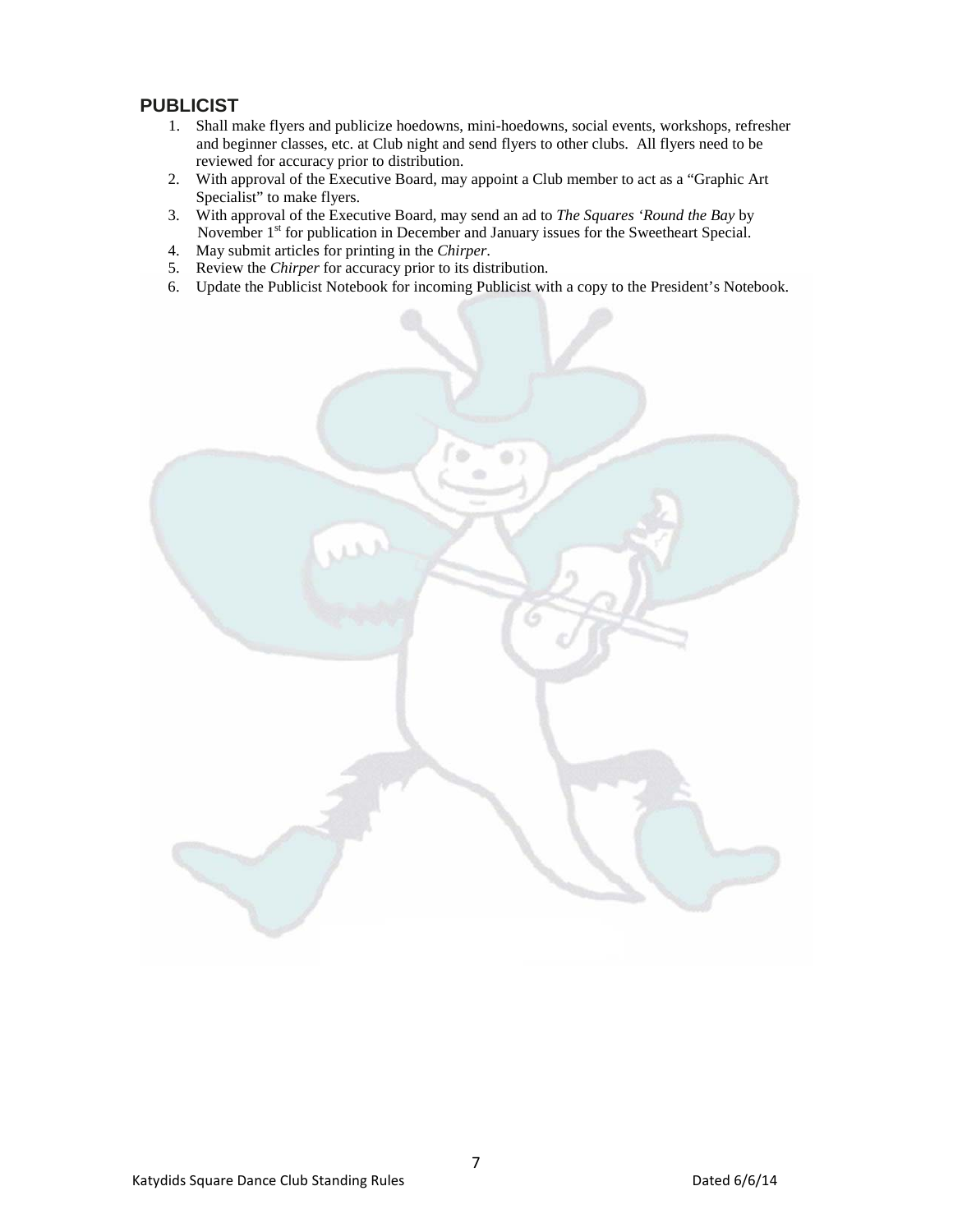# Supplement to the

#### Bylaws **Revised April 11, 2014**

# **APPENDIX B – DUTIES OF APPOINTEE POSITIONS**

*Per Section IIC of the Bylaws, the President will make recommendations to the Executive Board regarding any appointee positions as deemed necessary (such as, but not limited to, those listed below for the business of the Club).*

**B** 

#### **MEMBERSHIP CHAIRPERSON**

1. Make membership applications available for distribution to potential members, including copies in the green folder at the sign-in desk on Friday nights.

 $\alpha$ 

- a. Application
- b. Copy of the Bylaws and Standing Rules of the Club, including the appendices.
- c. Copy of a current Club roster.
- 2. Keep an up-to-date membership list.
- 3. Notify Treasurer, Super Square Head, Web Master, and the *Chirper* Editor of new, inactive or resigned members.
- 4. Make sure that badges have been ordered for new members (currently Lloyd Darknell has been doing this), also notify Morris Hosoda so he can make up a temporary badge as necessary.
- 5. Hand out badges to new members.
- 6. Prepare new members on what is expected of them, i.e.: Square Head duties, how to handle the money at the sign-in table, and the procedure of paying dues. Gives them a current roster.
- 7. Contact any member who misses 4 consecutive weeks and notify the Sunshine Chairperson of any member to whom cards should be sent.
- 8. Updates Membership Notebook for incoming Membership Chair with a copy to the President for the President's Notebook.

#### **SUNSHINE CHAIRPERSON**

- 1. Send cards to members who are ill or have lost a loved one. Sends cards to family when a member dies.
- 2. Send anniversary and birthday cards to contract hires and their spouse.
- 3. Notify the *Chirper* Editor who you sent get well or sympathy cards to in the past month.
- 4. Update Sunshine Chairperson's Notebook for incoming Sunshine Chairperson with a copy to the President's Notebook, too.

#### **NOMINATING COMMITTEE CHAIRPERSON**

A Nominating Committee shall be appointed by the Executive Board prior to election of officers to the Executive Board. They will canvas the membership for candidates to the Executive Board and will give a slate of candidates to the presiding President for presentation to the membership.

#### **SUPER SQUARE HEAD**

The Super Square Head assigns Square Head duties to Club members on a rotating basis.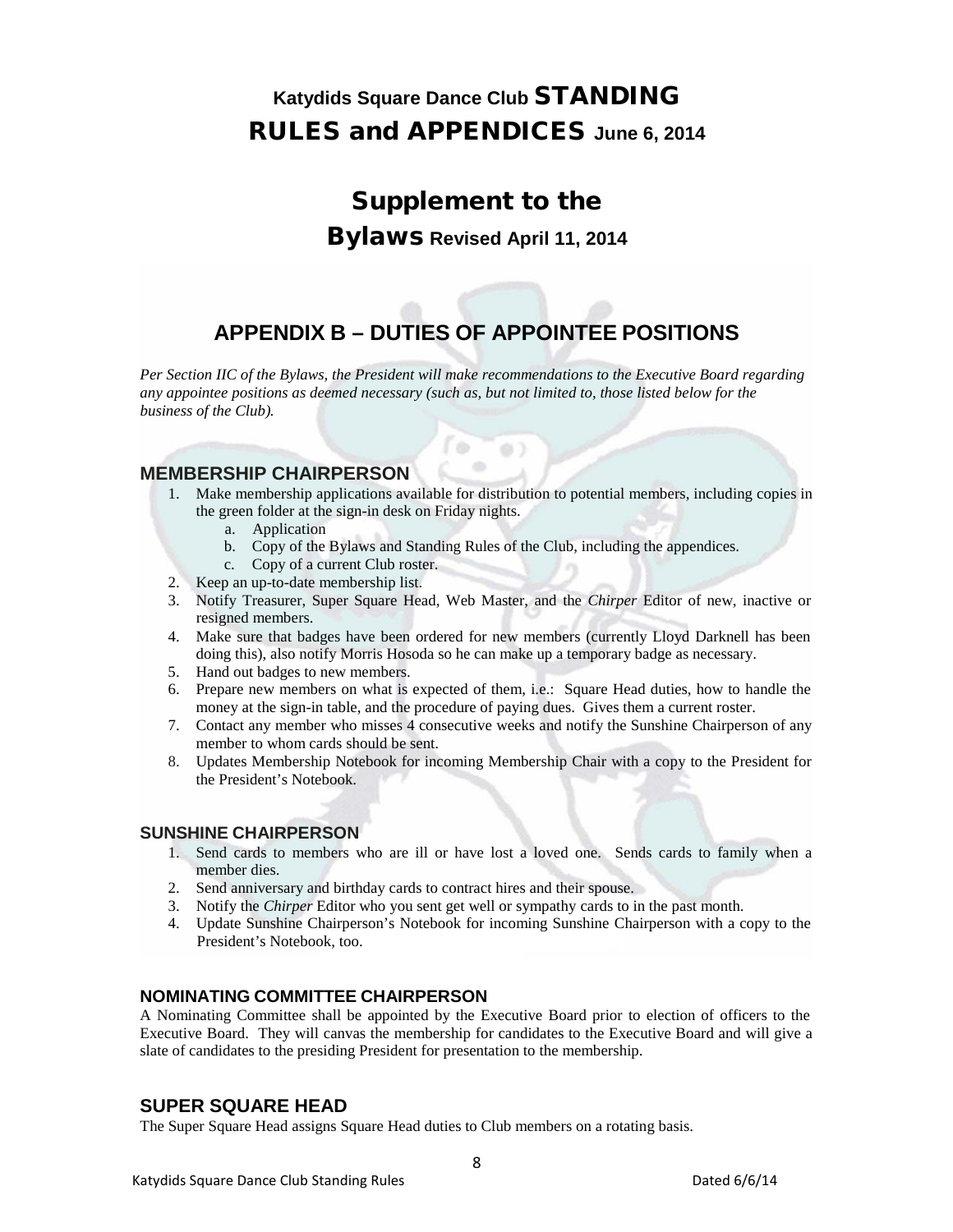#### **QUARTERMASTER**

The Quartermaster keeps track of supplies the Club needs on Friday nights and purchases new supplies as needed for the storage cupboard at the church.

#### **STORAGE SHED**

The Club owned storage shed is currently located at the home of Naomi Grubb & Steven Lehnhoff. They host the shed but are not responsible for its security or that of its contents.

#### **ANNUAL CLUB PICNIC & REUNION CHAIRPERSON**

- 1. The Club holds an annual picnic and reunion sometime during the summer months The date for this event is determined by the Executive Board on a date which is agreed upon by the Annual Club Picnic and Reunion Chairperson.
- 2. Secure a facility for the Club Annual Picnic and Reunion. Note that if the picnic is held at the City of Santa Clara Central Park; it needs to be secured 120 days prior to the picnic by a city of Santa Clara resident.
- 3. Send an invitation and flyer to guests that are to be invited to this event 6 to 8 weeks prior to the event.
- 4. Get helpers to purchase food, set up, cook, and clean up.
- 5. The Club usually provides the meat, condiments, beverages and BBQ supplies.
- 6. Picnic supplies are stored at the Club storage shed.
- 7. Work with the Executive Board regarding budgeting of expenses and detail of the event.
- 8. Update the Picnic Chairperson's Notebook for incoming Picnic Chairperson with a copy to the President's Notebook, too.

#### **INSTALLATION CHAIRPERSON**

- 1. Either an Executive Board officer or the Installation Chairperson will arrange for a venue for our annual installation of officers.
- 2. With the assistance of the Executive Board and/or the Treasurer, will establish a cost for the event.
- 3. Will arrange for flyers to be made.
- 4. Send invitations to guests.
- 5. May need to arrange for a Caller to provide some entertainment.
- 6. Arrange for the Installation of the new officers.
- 7. Update the Installation Chairperson's Notebook for incoming Installation Chairperson with a copy to the President's Notebook, too.

#### **CLASS HEAD ANGELS**

Class Head Angels act as a liaison between class members and the caller/instructor and Club members.

#### **CHIRPER EDITOR**

- 1. Prepare the Club's newsletter, the Chirper, for printing.
- 2. Distribute the newsletter on the first Club Friday of each month or by mail as necessary.
- 3. The editor may also print the Chirper (and any flyers needed for various events).
- 4. Send a PDF copy to the Webmaster for posting on our Club website.

#### **GRAPHIC ART SPECIALIST**

- 1. When asked, the Graphic Art Specialist will prepare flyers for printing.
- 2. The Publicist will arrange for distribution of any flyers that are printed.
- 3. Preparing flyers can also be a task that the Publicist does.

#### **BANNER MASTER**

Brings the Club banner to each Friday night dance and to other events as needed.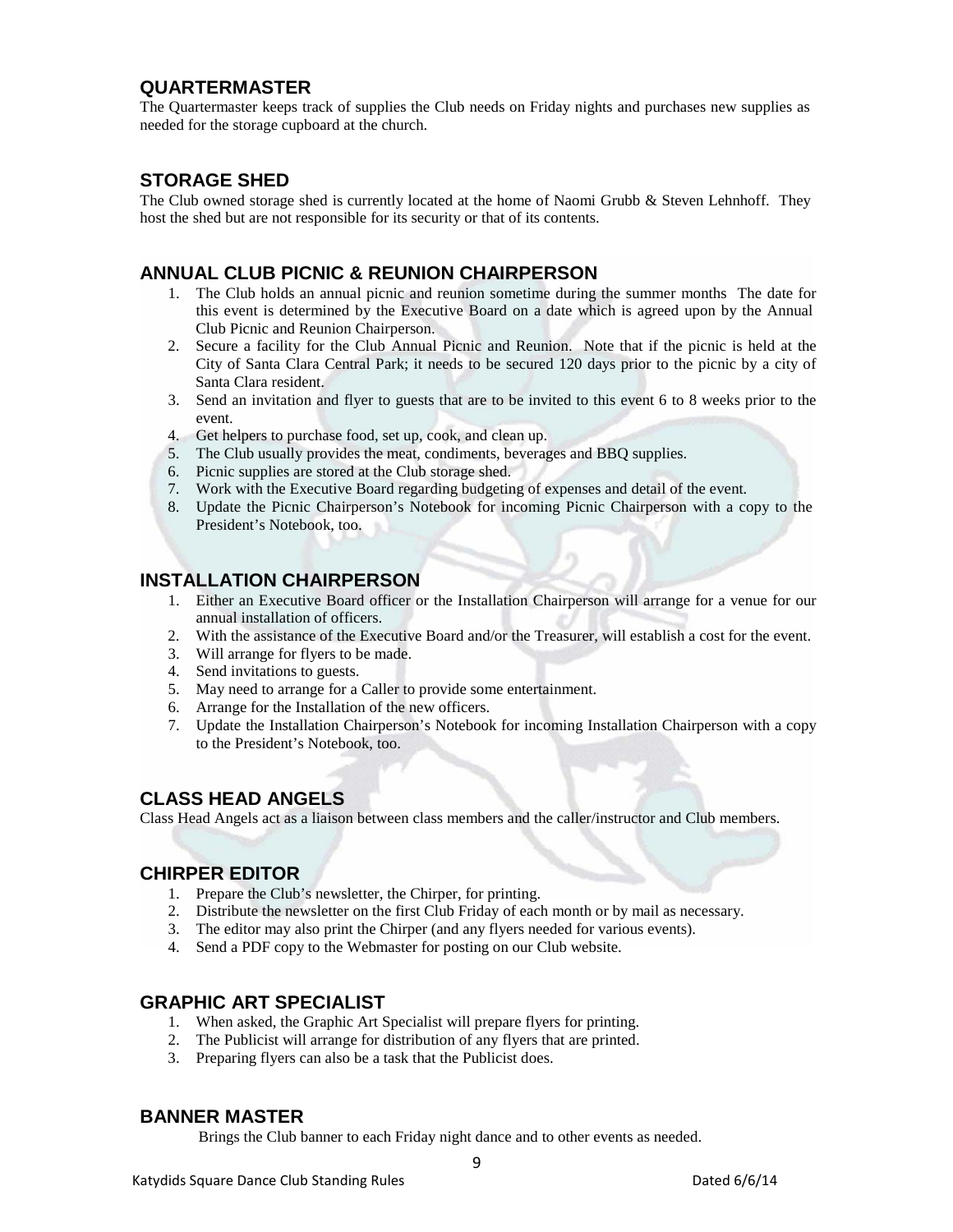#### **WEBMASTER**

The Webmaster maintains the Club website with current news of the Club, keeping in mind that private information (i.e. Club Roster) about Club members will be excluded from the website. A copy of the current Club *Bylaws* and *Standing Rules* shall be maintained on the Club's website.

#### **SOCIAL DIRECTOR**

At the direction of the Executive Board, a Social Director may be appointed who will plan or coordinate events and activities for Club member participation.



10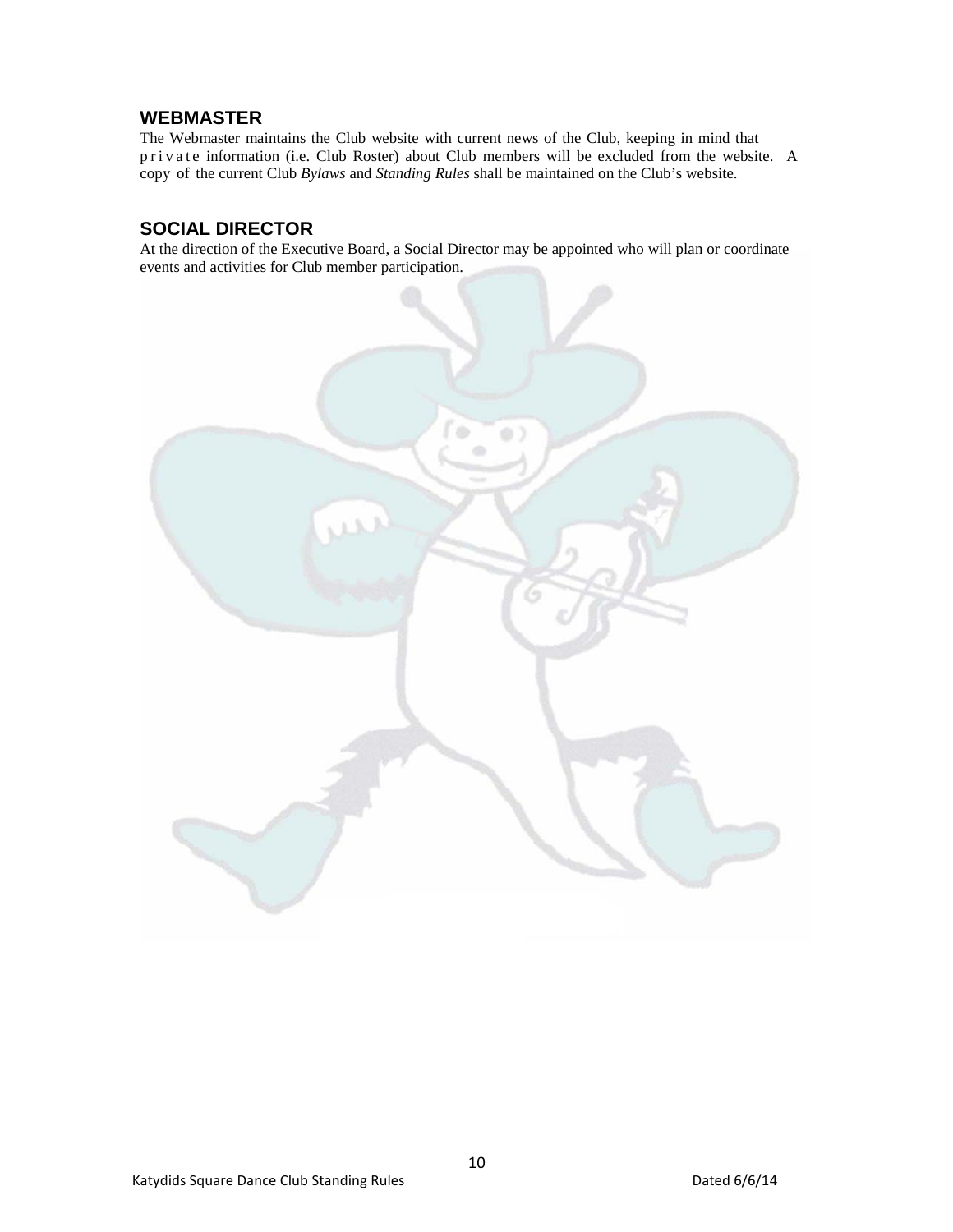## Supplement to the

Bylaws **Revised April 11, 2014**

# **APPENDIX C – SQUARE HEAD RESPONSIBILITIES**

#### **Before the dance:**

- 1. Notify the Super Square Head of any needed changes to assigned dates.
- 2. Purchase and bring 6 to 8 lbs ice for the water cooler.
- 3. On scheduled night, the designated Square Heads should arrive by 6:30 PM. A Katydids member with a key will open the doors.
- 4. Sweep floor as necessary and set up tables and chairs.
- 5. Make ice water.
- 6. Start hot water for tea and coffee.

#### **During Club dance:**

- 1. Welcome everyone at the sign-in table.
- 2. Collect a \$5.00 donation from each dancing guest and have them sign in. "Regular" guests sign the prepared sign-in sheet; new guests sign the guest book. Honorary members such as Lee Fleeman and Bobbie Davis are exempt from paying dancer fees and donations as is our special Ambassador of Square Dancing, Jane Bishop.
- 3. In the green box, there is an envelope with petty cash for making change.
- 4. Offer raffle tickets: 5 tickets for \$1.00.
- 5. In the green box, there are envelopes for keeping track of money collected during the evening.
- 6. Divide the raffle proceeds 50% to the Club, 50% to the winner. If it's an uneven amount, give extra to the winner.
- 7. Check that water and cups do not run out.

#### **After the dance:**

- 1. If Treasurer is not present, pass monies collected to any Executive Board Member.
- 2. ALL MEMBERS: Clean up! Help pack up supplies and jugs and put into the Club cupboard.
- 3. Remove non-recyclable trash accidentally tossed into the designated recycle bins. Take the trash bags out to the dumpster located in the side parking lot.
- 4. Sweep or wet mop the floor as necessary.
- 5. Note: Tables must go into the closet FIRST (remember the Caller's table, too), then the chair rack.
- 6. Notify the Quartermasters of any supplies needed.